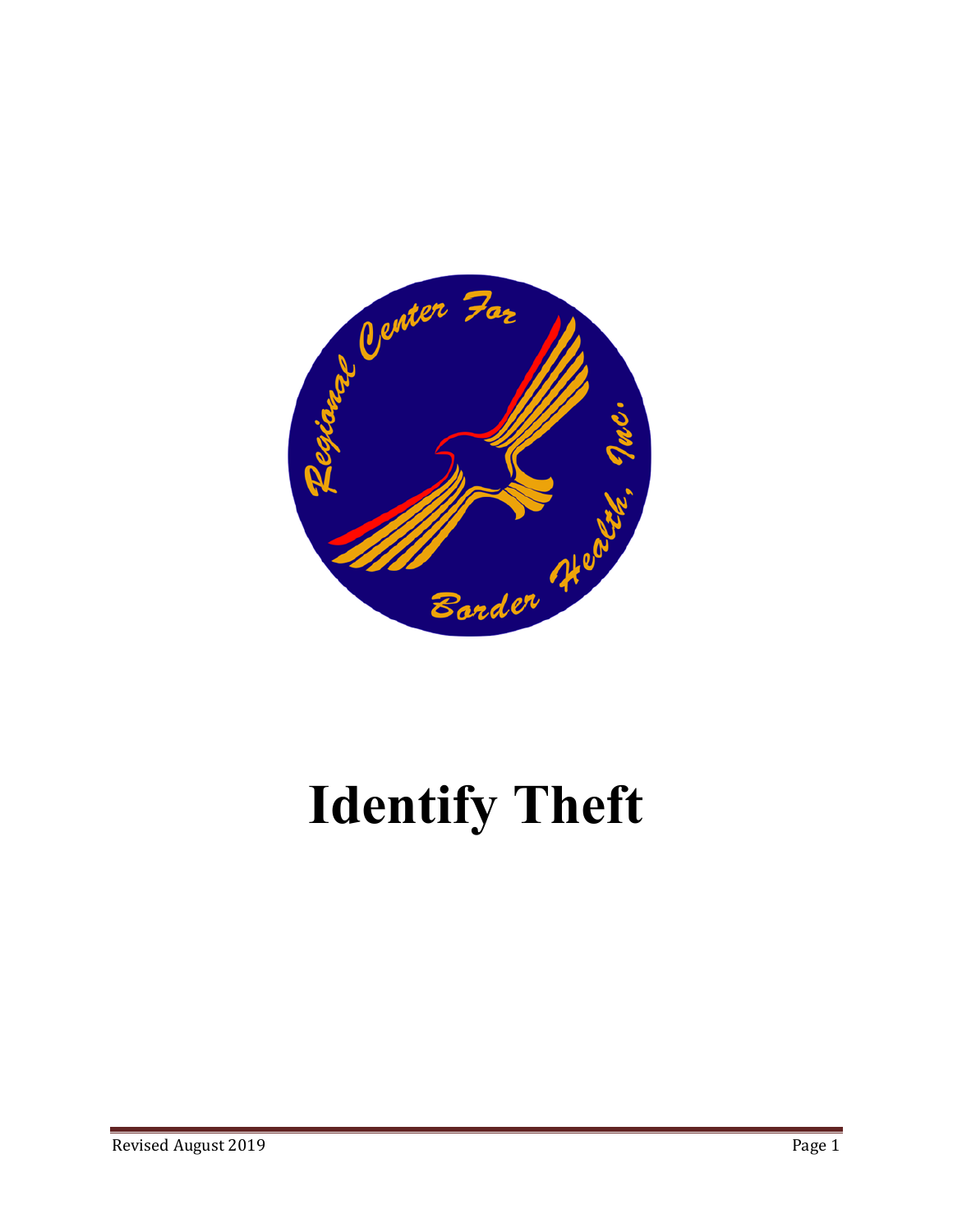#### **IDENTITY THEFT PREVENTION PROGRAM**

In compliance with Part 681 of Title 16 of the Code of Federal Regulations implementing Sections 114 of the Fair and Accurate Credit Transactions Act of 2003 ("FACTA"), and pursuant to the Federal Trade Commission's Red Flag Rule (the "Red Flag Rule"), Regional Center for Border Health, Inc. College of Health Careers (the "College") has adopted this Identity Theft Prevention Program (the "Program").

#### **I. PURPOSE**

The risk to the College and its students, faculty, staff and clients from Identity Theft is of significant concern to the College. Therefore, in accordance with the Red Flag Rule, the College adopts this Program in an effort to detect, prevent and mitigate Identity Theft in connection with the opening of a "Covered Account" or any existing "Covered Account," as defined below. The Program is further intended to help protect the College and its students, faculty, staff and clients from damages related to the fraudulent activity of Identity Theft.

This Program contains reasonable procedures that will:

1. Identify relevant Red Flags for new and existing Covered Accounts and incorporate those Red Flags into the Program;

2. Detect Red Flags that have been incorporated into the Program;

3. Respond appropriately to any Red Flags detected to prevent and mitigate Identity Theft;

4. Ensure the Program is updated periodically to reflect changes in risks to the College's students,

faculty, staff and clients or to the safety of the College from Identity Theft; and

5. Promote compliance with laws and regulations regarding Identity Theft protection.

## **II. DEFINITIONS; IDENTIFYING RED FLAGS**

#### **A. Covered Accounts**

For the purposes of the Program, a "Covered Account" includes:

1. Any account that the College offers or maintains, primarily for personal, family or household purposes, that involves or is designed to permit multiple payments or transactions, such as student accounts or loans that are billed or payable monthly and administered by the College or client accounts where the clients are allowed to defer payments or make installment payments over time; and

2. Any other account that the College offers or maintains for which there is a reasonably foreseeable risk to the College's students, faculty, staff or clients or to the safety and soundness of the College from Identity Theft, including financial, operational, compliance, reputation or litigation risks.

#### **B. Identifying Information**

For the purposes of the Program, "Identifying Information" means any name or number that may be used, alone or in conjunction with any other information, to identify a specific person, including any:

1. Name, Social Security number, date of birth, official State or government issued driver's license or identification number, alien registration number, government passport number, employer or taxpayer identification number;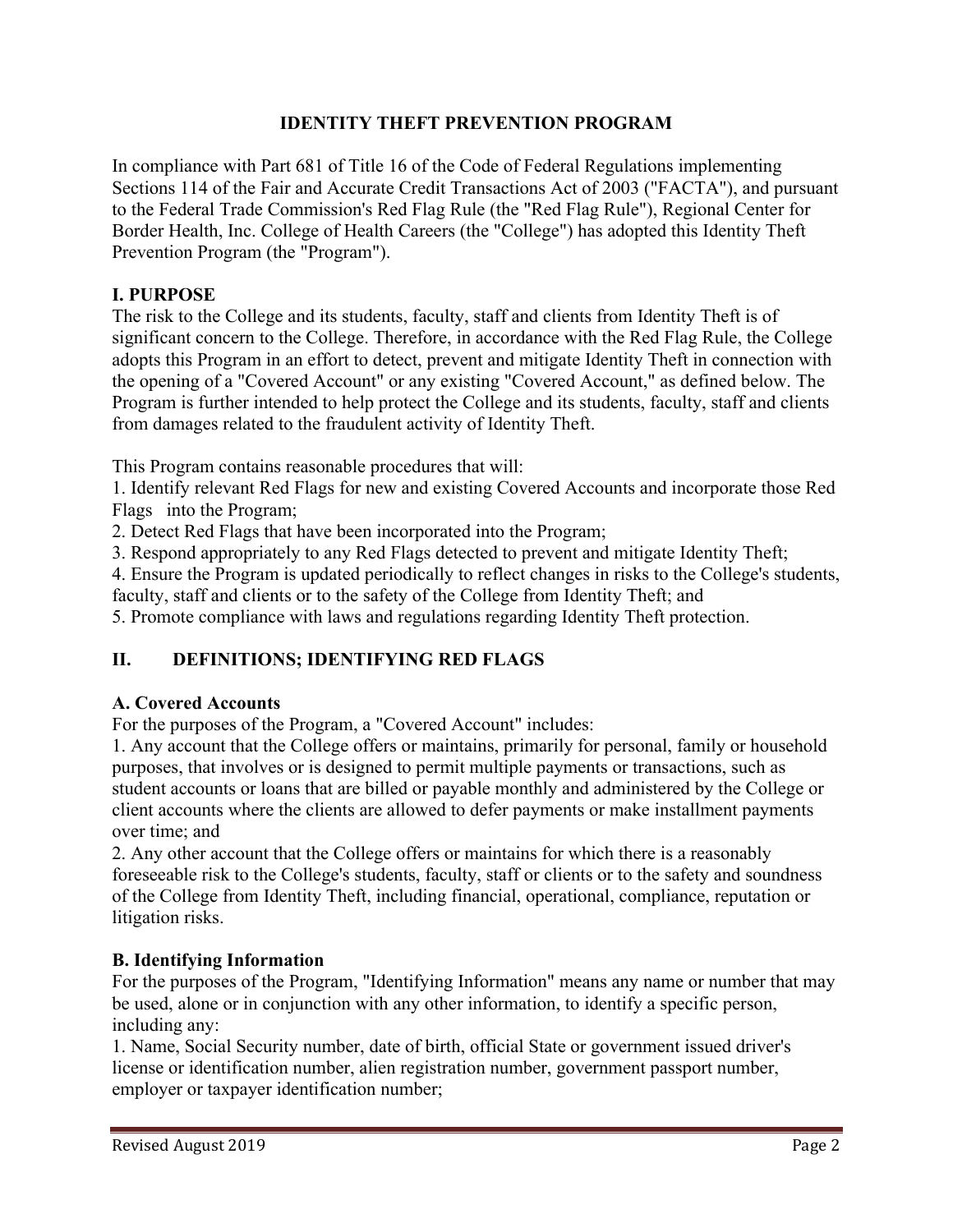2. Unique biometric data, such as fingerprint, voice print, retina or iris image, or other unique physical representation;

3. Unique electronic identification number, address, or routing code; or

4. Access device, including any card, plate, code, account number, electronic serial number, mobile identification number, personal identification number, or other telecommunications service, equipment, or instrument identifier, or other means of account access that can be used, alone or in conjunction with another device, to obtain money, goods, services, or any other thing of value, or that can be used to initiate a transfer of funds.

## **C. Identity Theft**

For the purposes of the Program, "Identity Theft" means fraud committed or attempted using the Identifying Information of another person without authority.

## **D. Red Flags**

For the purposes of the Program, the term "Red Flags" refers to patterns, practices and specific activities that indicate the possible existence of Identity Theft with regard to new or existing Covered Accounts. In order to identify relevant Red Flags, the College considers the types of accounts that it offers and maintains, the methods it provides to open its accounts, the methods it provides to access its accounts, and its previous experiences with Identity Theft. The College hereby identifies the following as Red Flags and incorporates such into the Program:

1. *Alerts, notifications, or warnings from a consumer reporting agency*. Examples of these Red Flags include the following:

a. A fraud or active duty alert included with a consumer report;

b. A notice of credit freeze from a consumer reporting agency in response to a request for a consumer report;

c. A notice of address discrepancy from a consumer reporting agency; and

d. A consumer report that indicates a pattern of activity inconsistent with the history and usual pattern of activity of an applicant or consumer, such as:

(i) A recent and significant increase in the volume of inquiries;

(ii) An unusual number of recently established credit relationships;

(iii) A material change in the use of credit, especially with respect to recently established credit relationships; or

(iv) An account that was closed for cause or identified for abuse of account privileges by a financial institution or creditor.

2. *Suspicious documents*. Examples of these Red Flags include the following:

a. Documents provided for identification appear to have been altered or forged;

b. The photograph or physical description on the identification is not consistent with the appearance of the person presenting the identification;

c. Information on the identification documents is not consistent with information provided by the person presenting the identification documents;

d. Information on the identification documents is not consistent with readily accessible information that is on file with the College; and

e. Other documents appear to have been altered or forged, or give the appearance of having been destroyed and reassembled.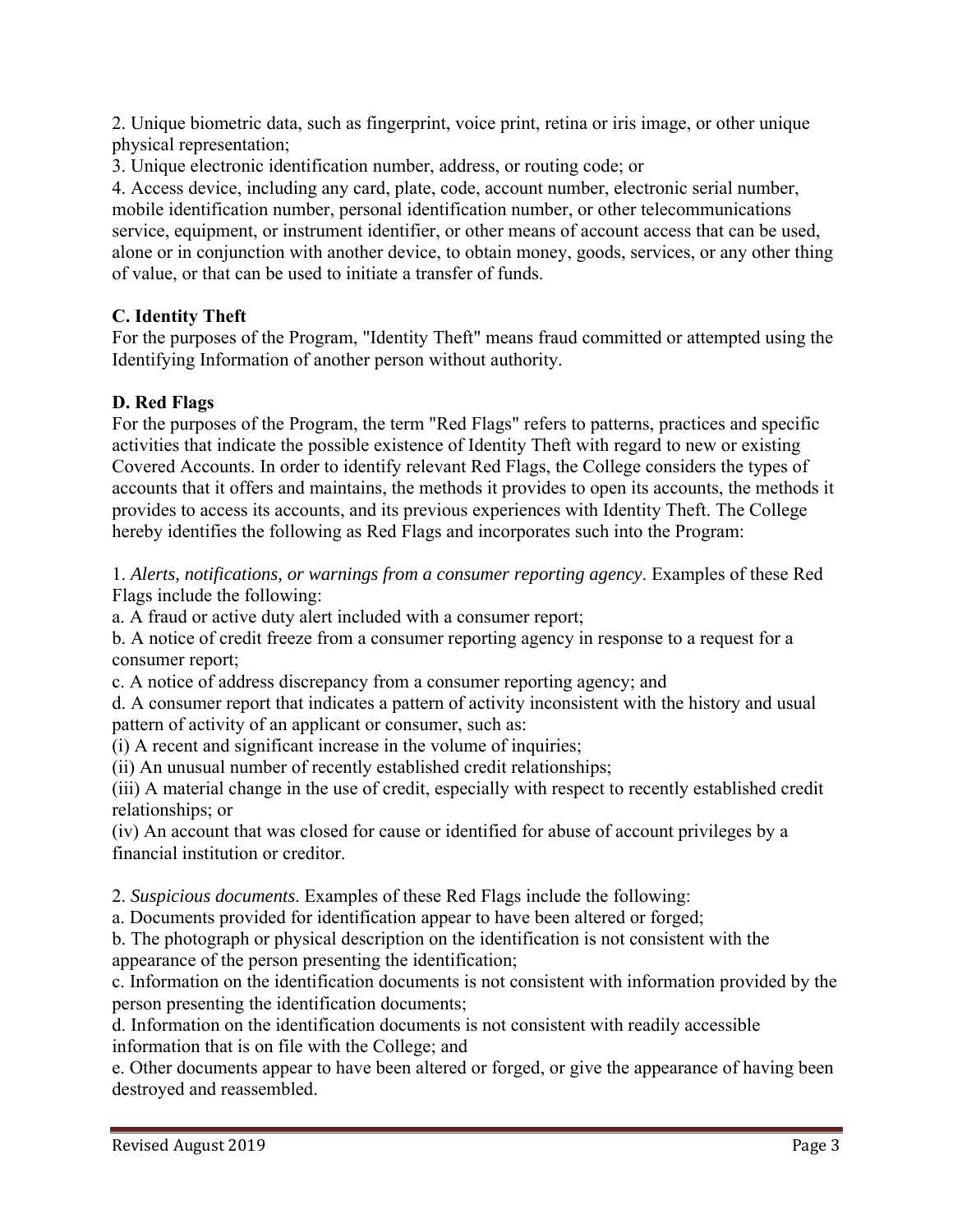3. *Suspicious personal Identifying Information*. Examples of these Red Flags include the following:

a. Personal Identifying Information provided is inconsistent when compared against external information sources used by the College. For example, the Social Security number provided has not been issued, or is listed on the Social Security Administration's Death Master File;

b. Some personal Identifying Information provided by the applicant is not consistent with other personal Identifying Information provided by the applicant;

c. Personal Identifying Information provided is associated with known fraudulent activity as indicated by internal or third-party sources used by the College. For example:

(i) The address on an application is the same as the address provided on a fraudulent application, or

(ii) The phone number on an application is the same as the number provided on a fraudulent application;

d. Personal Identifying Information provided is of a type commonly associated with fraudulent activity as indicated by internal or third-party sources used by the College. For example, the address on an application is fictitious, a mail drop or a prison;

e. The Social Security number provided is the same as that submitted by another applicant or consumer;

f. The address or telephone number provided is the same as or similar to the address or telephone number submitted by an unusually large number of other persons opening accounts; ranted. If warranted, the Committee shall update the Program accordingly.

g. The person opening the Covered Account fails to provide all required personal Identifying Information on an application after receiving notification that the application is incomplete; h. Personal Identifying Information provided is not consistent with personal Identifying Information that is on file with the College; and

i. When using security questions (mother's maiden name, pet's name, etc.), the person opening the Covered Account cannot answer any such security questions beyond those that merely require information generally available from a wallet or consumer report.

4. *Unusual use of, or suspicious activity related to, the Covered Account*. Examples of these Red Flags include the following:

a. A Covered Account is used in a manner that is not consistent with established patterns of activity on the account or is used in a manner commonly associated with known patterns of fraud;

b. Mail sent to the person is returned repeatedly as undeliverable although activity continues in connection with the Covered Account and the person has attested that he/she is currently receiving mail at that address;

c. The College is notified by the account holder that the account holder is not receiving paper or electronic account statements; and

d. The College is notified of unauthorized charges or transactions by the account holder in connection with a Covered Account.

5. *Notice from others*. Examples of this Red Flag include the College being notified by a student, faculty member, staff member, client, agent, victim of Identity Theft, law enforcement authority or any other person that (i) the College has opened a fraudulent account for a person engaged in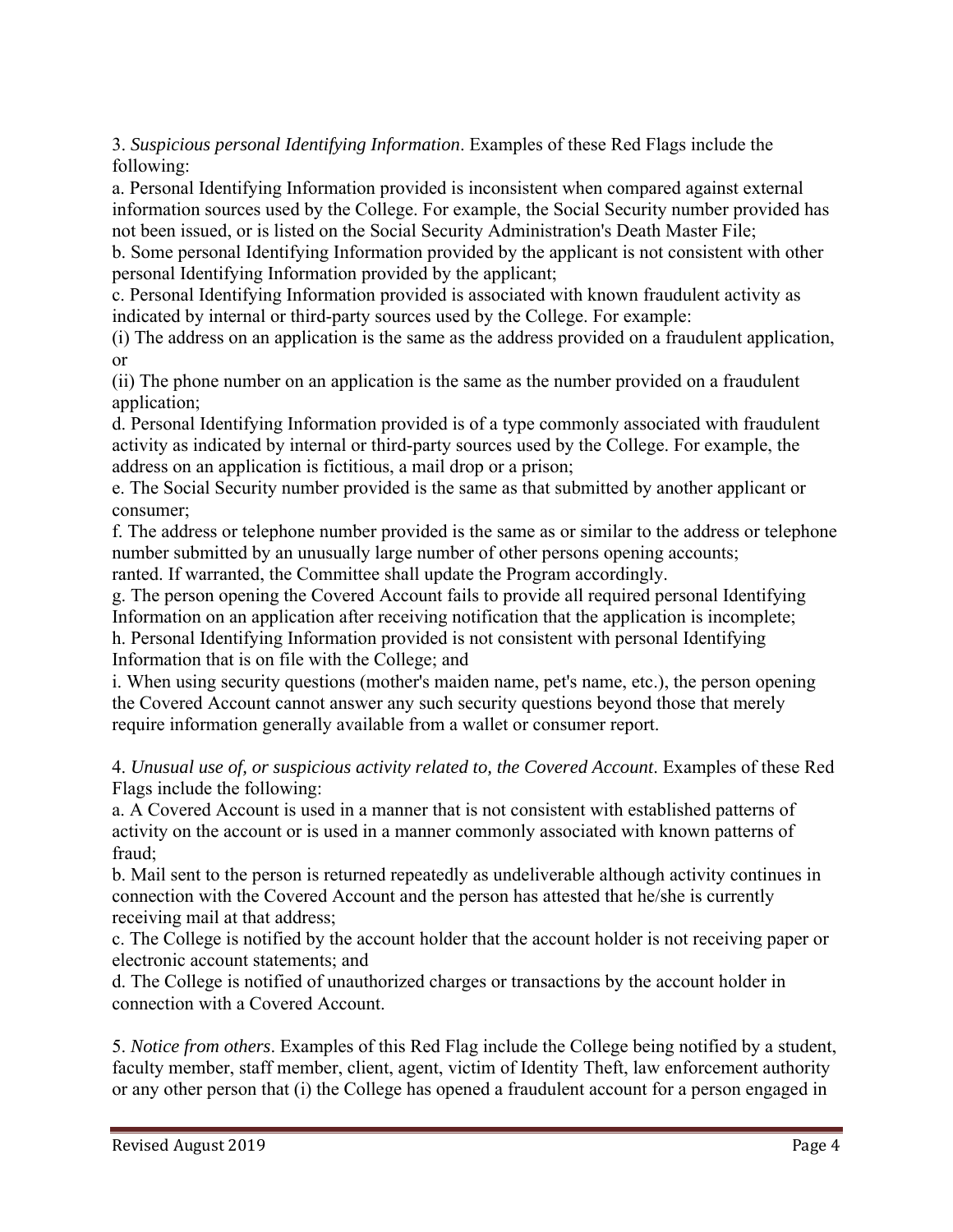Identity Theft, or (ii) Identity Theft has otherwise been committed in connection with one or more Covered Accounts held by the College.

## **III. DETECTING RED FLAGS**

#### **A. New Accounts**

In order to detect any of the Red Flags identified above associated with the opening of a new Covered Account, College personnel will take appropriate steps, such as the following, to obtain and verify the identity of the person opening the account:

1. Require certain Identifying Information such as name, date of birth, residential or business address, principal place of business for an entity, driver's license or other identification;

2. Verify the person's identity (for instance, review a driver's license or other identification document); and

3. Review documentation showing the existence of a business entity, when applicable.

#### **B. Existing Accounts**

In order to detect any of the Red Flags identified above for an existing Covered Account, College personnel will take appropriate steps, such as the following, to monitor transactions with an account:

1. Verify, as appropriate, the identification of students if they request information (in person, via telephone, via facsimile, via email, etc.);

2. Verify the validity of requests to change billing addresses; and

3. Verify changes in bank information given for billing and payment purposes.

## **IV. RESPONDING TO RED FLAGS**

Once a Red Flag, or potential Red Flag, is detected, the College must act quickly, as a rapid appropriate response can protect the College and its students, faculty, staff, clients and other constituents from damages and loss. Upon detection, the detecting College employee must gather all related documentation, write a description of the situation and present this information to the Program Administrator (defined in Article VI, below) for determination.

The Program Administrator shall complete additional authentication to determine whether the attempted transaction was fraudulent or authentic.

If a transaction is determined to be fraudulent, appropriate actions must be taken as soon as reasonably possible. Appropriate actions may include:

- 1. Canceling a transaction;
- 2. Closely monitoring or closing the account;
- 3. Notifying and cooperating with appropriate law enforcement;
- 4. Changing any passwords or other security codes/devices that permit access to the account;
- 5. Not opening a new account;
- 6. Reopening an account with a new number;
- 7. Not attempting to collect on the account or not selling the account to a debt collector;
- 8. Determining the extent of liability of the College;